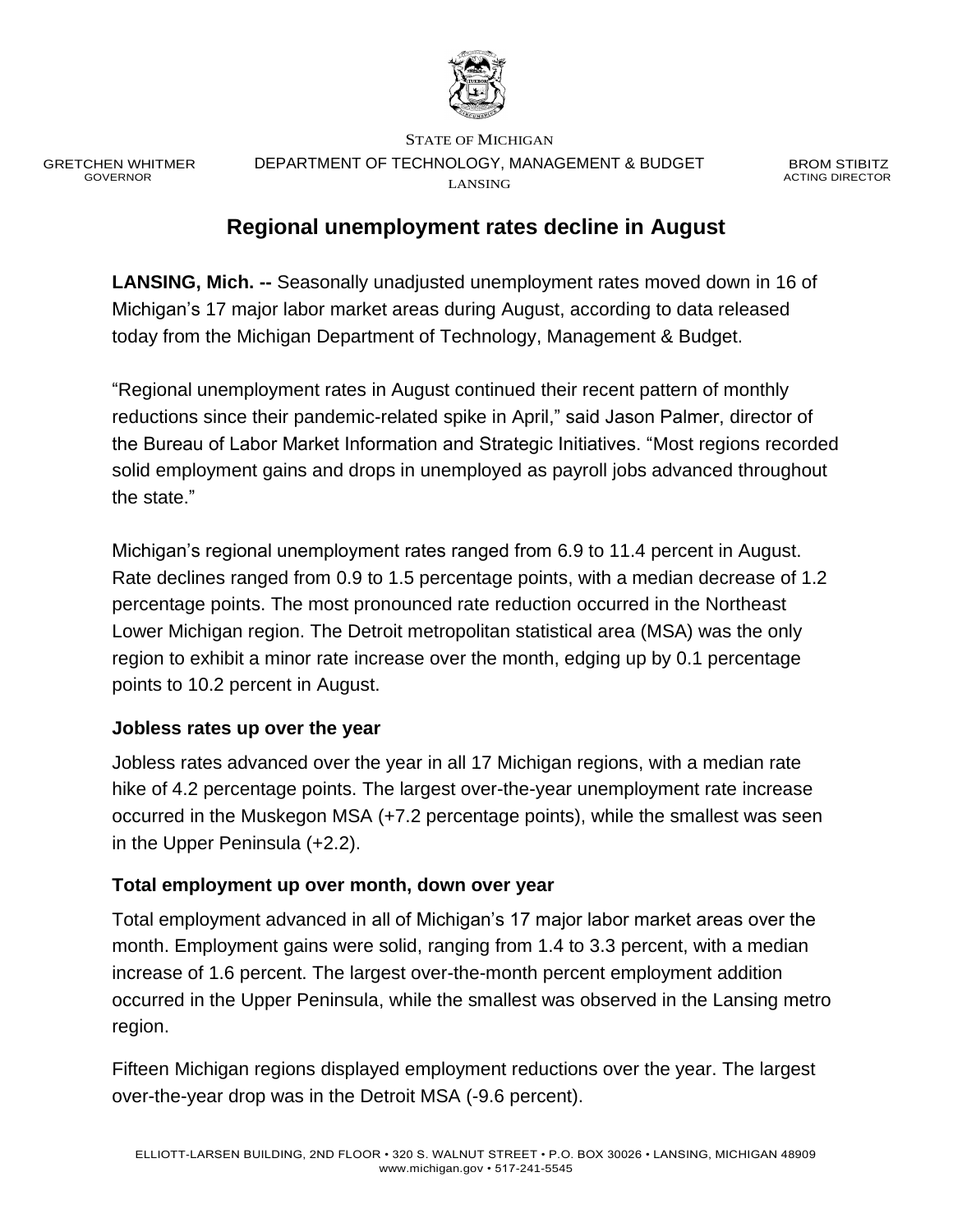#### Page **2**, August Rates

### **Regional labor force levels advance over the month and year**

Workforce levels registered increases in 15 Michigan regions between July and August. These gains ranged from 0.2 to 2.6 percent, with a median hike of 0.6 percent. The largest over-the-month labor force advance was seen in the Detroit metro region. The Jackson and Muskegon MSAs both displayed minor workforce reductions over the month, with a decrease of 0.1 percent in each region.

Fourteen regions demonstrated labor force advances over the year. The Monroe, Bay City, and Detroit metro areas all exhibited workforce declines since August 2019.

### **Industry jobs advance in August in all Michigan metro areas**

The monthly survey of employers revealed that seasonally unadjusted payroll jobs in Michigan moved up in all regions, and rose statewide by 58,000, or 1.5 percent. Employment gains occurred statewide in most major Michigan industries. The largest payroll employment addition on a numerical basis was in the government sector (+19,000). This increase was due to the beginning of hiring in local schools and universities for the fall semester, as well as the hiring of temporary census workers in the federal government sector.

Nonfarm jobs rose in all fourteen Michigan metro regions in August. Over-the-month job gains ranged from 0.5 to 1.9 percent, with the largest percentage job addition in the Grand Rapids MSA.

Michigan's nonfarm job levels dropped significantly over the year by 455,000 or 10.2 percent. All 14 metro regions exhibited nonfarm employment declines over the year, led by the Monroe MSA (-13.6 percent).

### **County jobless rates down over month, up over year**

Eighty-two Michigan counties exhibited jobless rate reductions in August, led by Cheboygan County (-2.4 percentage points). Wayne County was the only county to exhibit a rate gain over the month (+0.4 percentage points). Over the year, all 83 counties recorded unemployment rate increases.

**Note:** Data in this release is not seasonally adjusted. As a result, employment and unemployment trends may differ from previously released Michigan seasonally adjusted data.

A breakdown of seasonally unadjusted August workforce estimates for Michigan and its 17 major labor market areas follows, along with a listing of county jobless rates for August.

**Note to editors:** Please ensure that the source for state unemployment rates reads "Michigan Department of Technology, Management & Budget."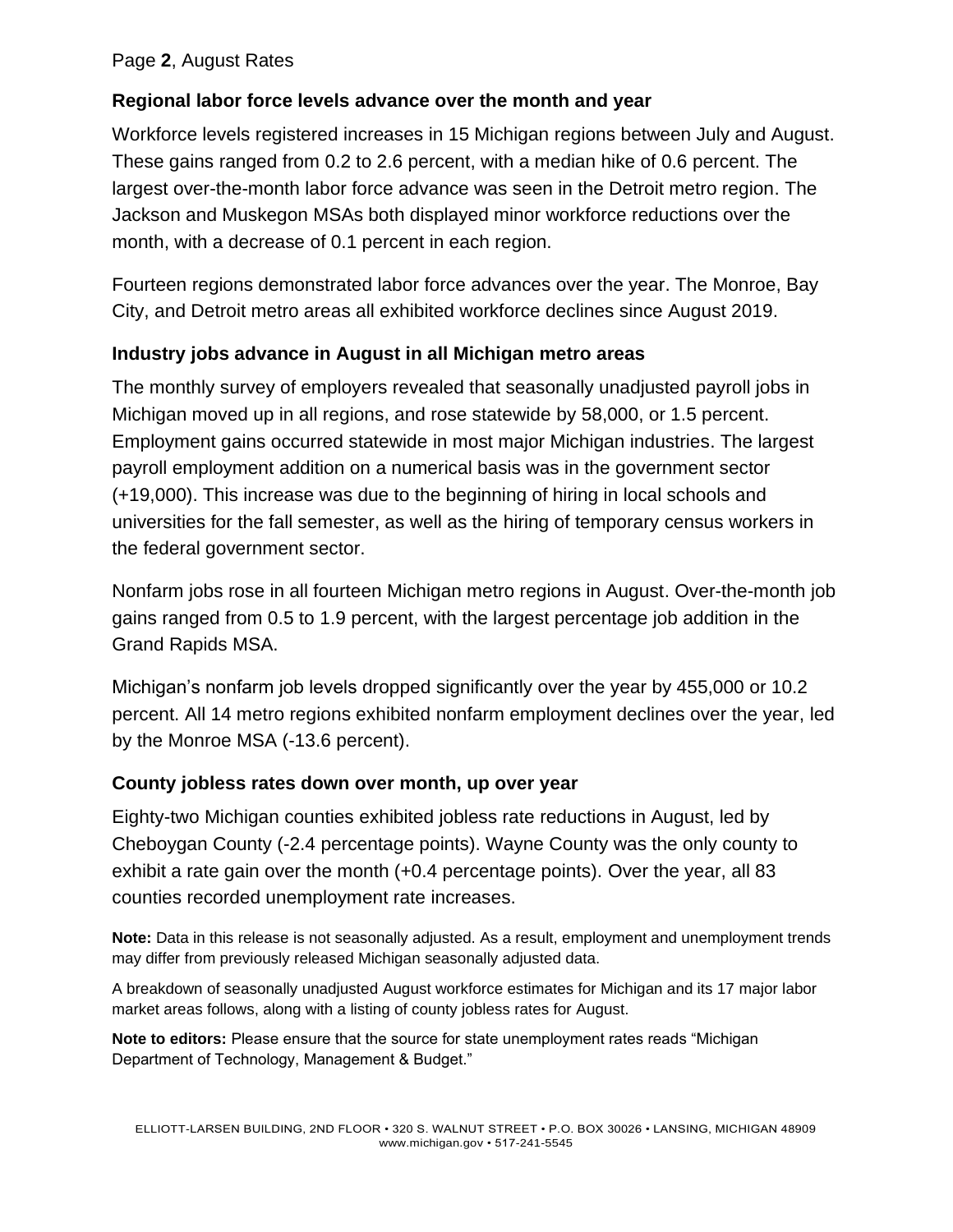### **Ann Arbor MSA** (Washtenaw County)

|                         | August<br>2020 | July<br>2020 | August<br>2019 | Over the Month |            | Over the Year  |            |
|-------------------------|----------------|--------------|----------------|----------------|------------|----------------|------------|
|                         |                |              |                | <b>Numeric</b> | Percent    | <b>Numeric</b> | Percent    |
| Civilian<br>Labor Force | 204,800        | 203,200      | 196,000        | 1,600          | 0.8%       | 8,800          | 4.5%       |
| Employment              | 190,500        | 187,000      | 189,800        | 3,500          | 1.9%       | 700            | 0.4%       |
| Unemployment            | 14,200         | 16,200       | 6,200          | $-2,000$       | $-12.3%$   | 8,000          | 129.0%     |
| Rate (Percent)          | 6.9            | 8.0          | 3.2            | <b>XXX</b>     | <b>XXX</b> | <b>XXX</b>     | <b>XXX</b> |

Contact: Shibani Putatunda, Economic Specialist, 313-456-3145

### **Battle Creek MSA (Calhoun County)**

|                                | August<br>2020 | July<br>2020 | August<br>2019 | Over the Month |            | Over the Year  |            |
|--------------------------------|----------------|--------------|----------------|----------------|------------|----------------|------------|
|                                |                |              |                | <b>Numeric</b> | Percent    | <b>Numeric</b> | Percent    |
| Civilian<br><b>Labor Force</b> | 62,300         | 62,000       | 62,200         | 300            | 0.5%       | 100            | 0.2%       |
| Employment                     | 56,200         | 55,200       | 59,600         | 1,000          | 1.8%       | $-3,400$       | $-5.7%$    |
| Unemployment                   | 6,100          | 6,800        | 2,700          | $-700$         | $-10.3%$   | 3,400          | 125.9%     |
| Rate (Percent)                 | 9.8            | 10.9         | 4.3            | <b>XXX</b>     | <b>XXX</b> | <b>XXX</b>     | <b>XXX</b> |

Contact: Leonidas Murembya, Economic Specialist, 517-241-6574

### **Bay City MSA** (Bay County)

|                                | August | July   | August | Over the Month |            | Over the Year  |            |
|--------------------------------|--------|--------|--------|----------------|------------|----------------|------------|
|                                | 2020   | 2020   | 2019   |                |            |                |            |
|                                |        |        |        | <b>Numeric</b> | Percent    | <b>Numeric</b> | Percent    |
| Civilian<br><b>Labor Force</b> | 49,500 | 49,400 | 50,100 | 100            | 0.2%       | $-600$         | $-1.2%$    |
| Employment                     | 45,300 | 44,600 | 47,900 | 700            | 1.6%       | $-2,600$       | $-5.4%$    |
| Unemployment                   | 4,200  | 4,800  | 2,200  | $-600$         | $-12.5%$   | 2,000          | 90.9%      |
| Rate (Percent)                 | 8.5    | 9.6    | 4.4    | <b>XXX</b>     | <b>XXX</b> | <b>XXX</b>     | <b>XXX</b> |

Contact: Leonidas Murembya, Economic Specialist, 517-241-6574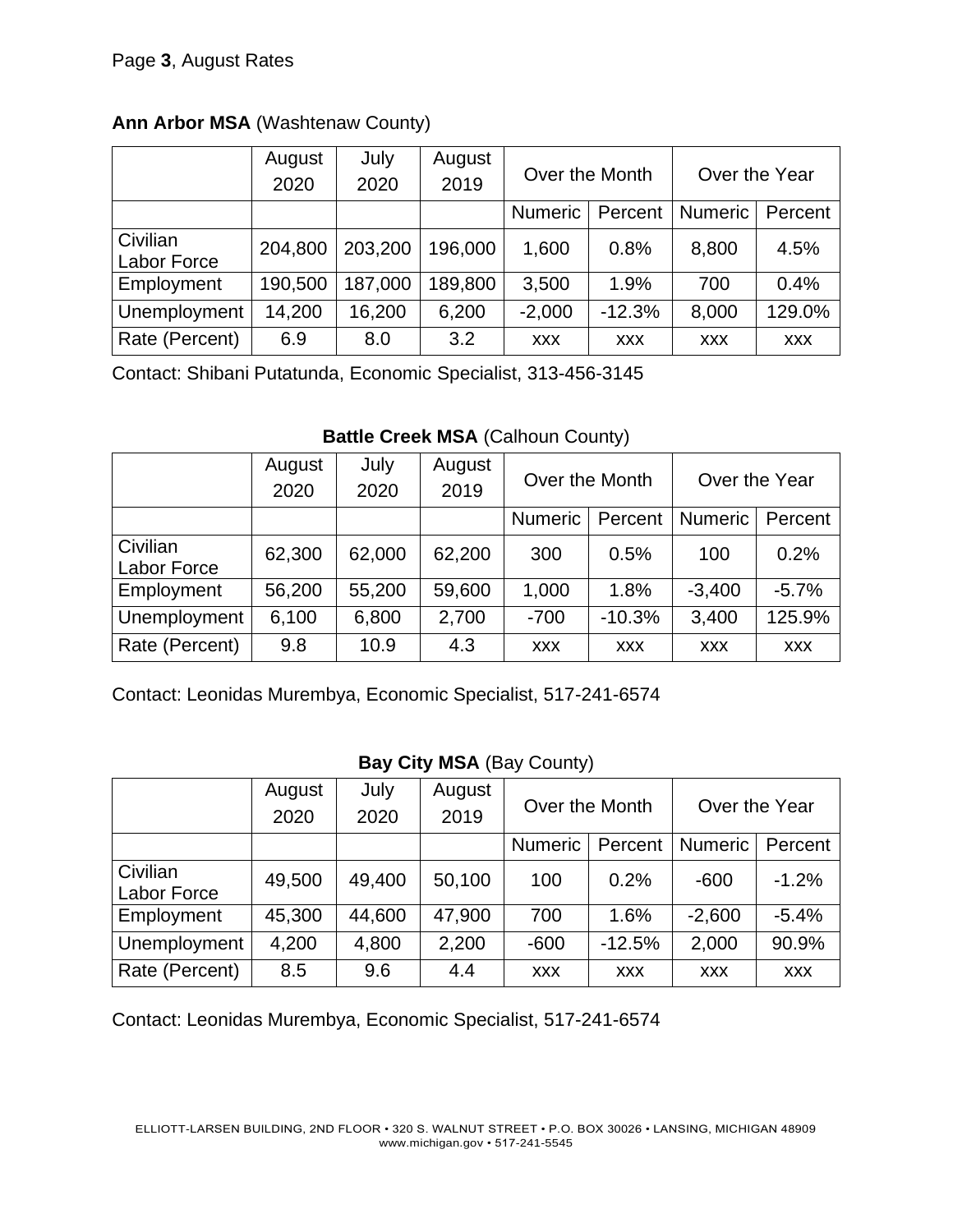### **Detroit-Warren-Dearborn MSA**

(Wayne, Oakland, Macomb, Lapeer, Livingston, St. Clair counties) (Data in Thousands)

|                         | August | July  | August | Over the Month |            | Over the Year  |            |
|-------------------------|--------|-------|--------|----------------|------------|----------------|------------|
|                         | 2020   | 2020  | 2019   |                |            |                |            |
|                         |        |       |        | Numeric        | Percent    | <b>Numeric</b> | Percent    |
| Civilian<br>Labor Force | 2,094  | 2,041 | 2,184  | 53             | 2.6%       | $-90$          | $-4.1%$    |
| Employment              | 1,881  | 1,835 | 2,080  | 46             | 2.5%       | $-199$         | $-9.6%$    |
| Unemployment            | 213    | 207   | 104    | 6              | 2.9%       | 109            | 104.8%     |
| Rate (Percent)          | 10.2   | 10.1  | 4.8    | <b>XXX</b>     | <b>XXX</b> | <b>XXX</b>     | <b>XXX</b> |

Contact: Shibani Putatunda, Economic Specialist, 313-456-3145

# **Flint MSA** (Genesee County)

|                         | August<br>2020 | July<br>2020 | August<br>2019 | Over the Month |            | Over the Year  |            |
|-------------------------|----------------|--------------|----------------|----------------|------------|----------------|------------|
|                         |                |              |                | <b>Numeric</b> | Percent    | <b>Numeric</b> | Percent    |
| Civilian<br>Labor Force | 186,700        | 186,200      | 183,600        | 500            | 0.3%       | 3,100          | 1.7%       |
| Employment              | 166,800        | 64,200       | 174,900        | 2,600          | 1.6%       | $-8,100$       | $-4.6%$    |
| Unemployment            | 19,900         | 22,000       | 8,700          | $-2,100$       | $-9.5%$    | 11,200         | 128.7%     |
| Rate (Percent)          | 10.6           | 11.8         | 4.7            | <b>XXX</b>     | <b>XXX</b> | <b>XXX</b>     | <b>XXX</b> |

Contact: Leonidas Murembya, Economic Specialist, 517-241-6574

| <b>Grand Rapids - Wyoming MSA</b> (Barry, Kent, Montcalm, Ottawa counties) |  |
|----------------------------------------------------------------------------|--|
|----------------------------------------------------------------------------|--|

|                                | August<br>2020 | July<br>2020 | August<br>2019 | Over the Month |            | Over the Year  |            |
|--------------------------------|----------------|--------------|----------------|----------------|------------|----------------|------------|
|                                |                |              |                | <b>Numeric</b> | Percent    | <b>Numeric</b> | Percent    |
| Civilian<br><b>Labor Force</b> | 595,200        | 590,300      | 581,800        | 4,900          | 0.8%       | 13,400         | 2.3%       |
| Employment                     | 552,100        | 540,600      | 564,100        | 11,500         | 2.1%       | $-12,000$      | $-2.1%$    |
| Unemployment                   | 43,100         | 49,700       | 17,600         | $-6,600$       | $-13.3%$   | 25,500         | 144.9%     |
| Rate (Percent)                 | 7.2            | 8.4          | 3.0            | <b>XXX</b>     | <b>XXX</b> | <b>XXX</b>     | <b>XXX</b> |

Contact: Leonidas Murembya, Economic Specialist, 517-241-6574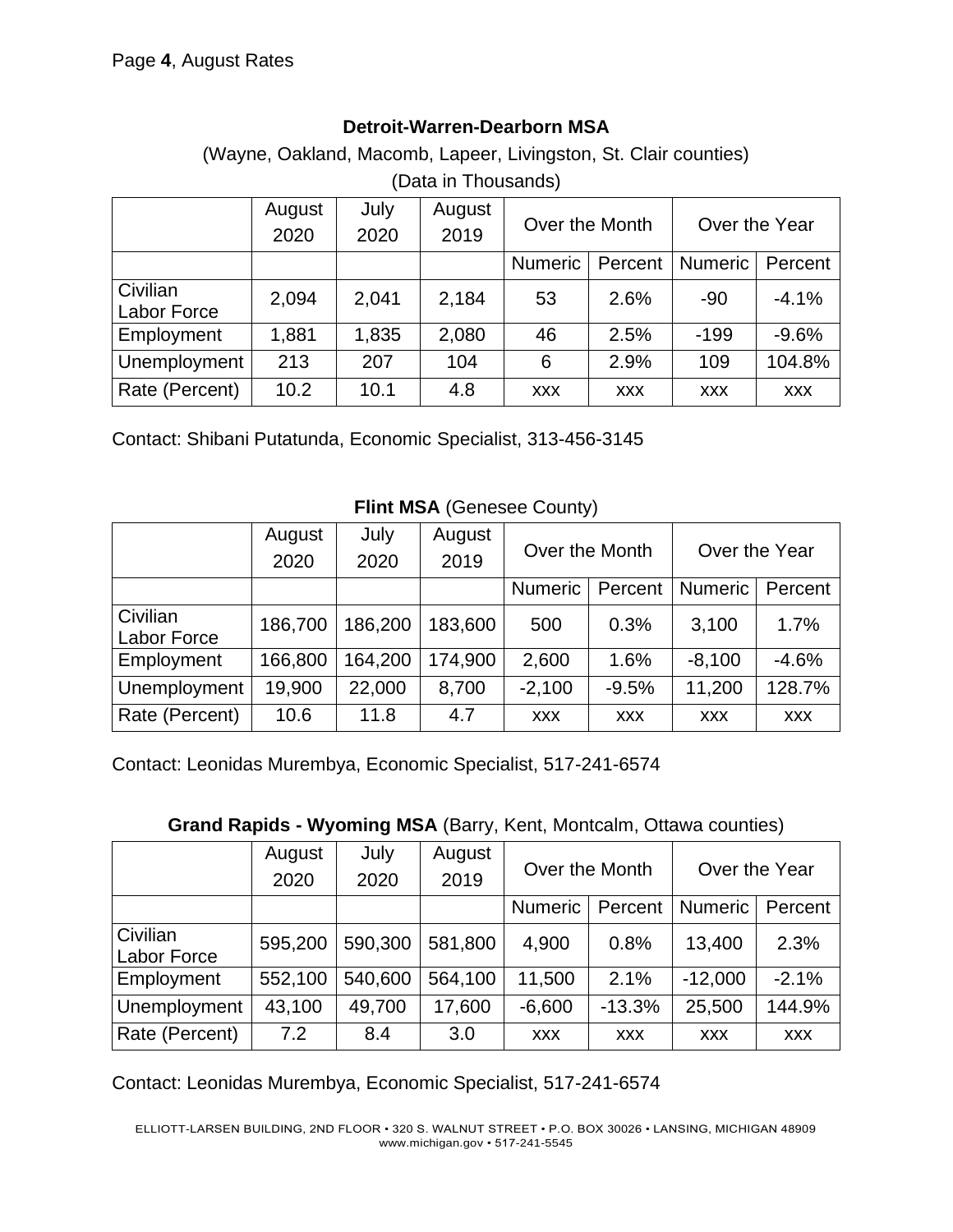|                         | August<br>2020 | July<br>2020 | August<br>2019 | Over the Month |            | Over the Year  |            |
|-------------------------|----------------|--------------|----------------|----------------|------------|----------------|------------|
|                         |                |              |                | <b>Numeric</b> | Percent    | <b>Numeric</b> | Percent    |
| Civilian<br>Labor Force | 75,400         | 75,500       | 73,700         | $-100$         | $-0.1%$    | 1,700          | 2.3%       |
| Employment              | 68,800         | 67,800       | 70,800         | 1,000          | 1.5%       | $-2,000$       | $-2.8%$    |
| Unemployment            | 6,600          | 7,600        | 2,800          | $-1,000$       | $-13.2%$   | 3,800          | 135.7%     |
| Rate (Percent)          | 8.8            | 10.1         | 3.8            | <b>XXX</b>     | <b>XXX</b> | <b>XXX</b>     | <b>XXX</b> |

**Jackson MSA** (Jackson County)

Contact: Leonidas Murembya, Economic Specialist, 517-241-6574

**Kalamazoo - Portage MSA** (Kalamazoo and Van Buren counties)

|                | August  | July    | August  | Over the Month |            | Over the Year  |            |
|----------------|---------|---------|---------|----------------|------------|----------------|------------|
|                | 2020    | 2020    | 2019    |                |            |                |            |
|                |         |         |         | <b>Numeric</b> | Percent    | <b>Numeric</b> | Percent    |
| Civilian       | 173,100 | 172,300 | 167,900 | 800            | 0.5%       | 5,200          | 3.1%       |
| Labor Force    |         |         |         |                |            |                |            |
| Employment     | 159,700 | 157,200 | 161,600 | 2,500          | 1.6%       | $-1,900$       | $-1.2%$    |
| Unemployment   | 13,400  | 15,100  | 6,200   | $-1,700$       | $-11.3%$   | 7,200          | 116.1%     |
| Rate (Percent) | 7.7     | 8.7     | 3.7     | <b>XXX</b>     | <b>XXX</b> | <b>XXX</b>     | <b>XXX</b> |

Contact: Leonidas Murembya, Economic Specialist, 517-241-6574

**Lansing - East Lansing MSA** (Clinton, Eaton, and Ingham counties)

|                         | August<br>2020 | July<br>2020 | August<br>2019 | Over the Month |            | Over the Year  |            |
|-------------------------|----------------|--------------|----------------|----------------|------------|----------------|------------|
|                         |                |              |                | <b>Numeric</b> | Percent    | <b>Numeric</b> | Percent    |
| Civilian<br>Labor Force | 244,700        | 243,700      | 242,200        | 1,000          | 0.4%       | 2,500          | 1.0%       |
| Employment              | 226,200        | 223,100      | 233,800        | 3,100          | 1.4%       | $-7,600$       | $-3.3%$    |
| Unemployment            | 18,500         | 20,600       | 8,400          | $-2,100$       | $-10.2%$   | 10,100         | 120.2%     |
| Rate (Percent)          | 7.6            | 8.5          | 3.5            | <b>XXX</b>     | <b>XXX</b> | <b>XXX</b>     | <b>XXX</b> |

Contact: Shibani Putatunda, Economic Specialist, 313-456-3145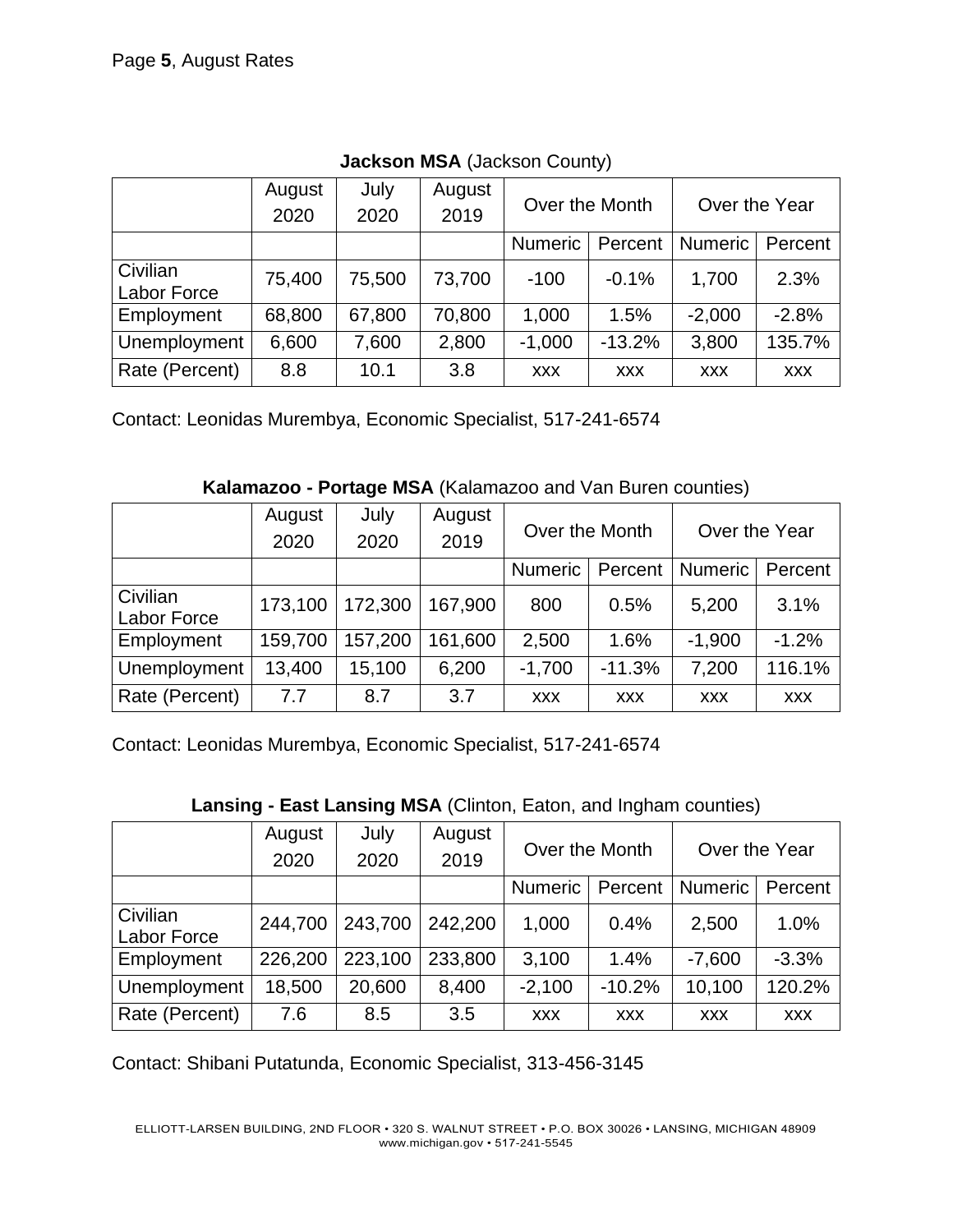|                         | August | July   | August | Over the Month |            | Over the Year  |            |
|-------------------------|--------|--------|--------|----------------|------------|----------------|------------|
|                         | 2020   | 2020   | 2019   |                |            |                |            |
|                         |        |        |        | <b>Numeric</b> | Percent    | <b>Numeric</b> | Percent    |
| Civilian<br>Labor Force | 40,600 | 40,100 | 40,200 | 500            | 1.2%       | 400            | 1.0%       |
| Employment              | 37,700 | 36,900 | 38,700 | 800            | 2.2%       | $-1,000$       | $-2.6%$    |
| Unemployment            | 2,800  | 3,200  | 1,500  | $-400$         | $-12.5%$   | 1,300          | 86.7%      |
| Rate (Percent)          | 7.0    | 8.0    | 3.6    | <b>XXX</b>     | <b>XXX</b> | <b>XXX</b>     | <b>XXX</b> |

**Midland MSA** (Midland County)

Contact: Leonidas Murembya, Economic Specialist, 517-241-6574

**Monroe MSA** (Monroe County)

|                         | August<br>2020 | July<br>2020 | August<br>2019 | Over the Month |            | Over the Year  |            |
|-------------------------|----------------|--------------|----------------|----------------|------------|----------------|------------|
|                         |                |              |                | <b>Numeric</b> | Percent    | <b>Numeric</b> | Percent    |
| Civilian<br>Labor Force | 73,900         | 73,700       | 74,700         | 200            | 0.3%       | $-800$         | $-1.1%$    |
| Employment              | 67,900         | 66,900       | 71,800         | 1,000          | 1.5%       | $-3,900$       | $-5.4%$    |
| Unemployment            | 6,000          | 6,800        | 2,800          | $-800$         | $-11.8%$   | 3,200          | 114.3%     |
| Rate (Percent)          | 8.1            | 9.3          | 3.8            | <b>XXX</b>     | <b>XXX</b> | <b>XXX</b>     | <b>XXX</b> |

Contact: Leonidas Murembya, Economic Specialist, 517-241-6574

|                                | August | July   | August        | Over the Month |            | Over the Year  |            |  |
|--------------------------------|--------|--------|---------------|----------------|------------|----------------|------------|--|
|                                | 2020   | 2020   | 2019          |                |            |                |            |  |
|                                |        |        |               | <b>Numeric</b> | Percent    | <b>Numeric</b> | Percent    |  |
| Civilian<br><b>Labor Force</b> | 80,000 | 80,100 | 78,100        | $-100$         | $-0.1%$    | 1,900          | 2.4%       |  |
| Employment                     | 70,900 | 69,800 | 74,800        | 1,100<br>1.6%  |            | $-3,900$       | $-5.2%$    |  |
| Unemployment                   | 9,100  | 10,300 | 3,300         | $-1,200$       | $-11.7%$   | 5,800          | 175.8%     |  |
| Rate (Percent)                 | 11.4   | 12.8   | $4.2^{\circ}$ | <b>XXX</b>     | <b>XXX</b> | <b>XXX</b>     | <b>XXX</b> |  |

### **Muskegon MSA** (Muskegon County)

Contact: Leonidas Murembya, Economic Specialist, 517-241-6574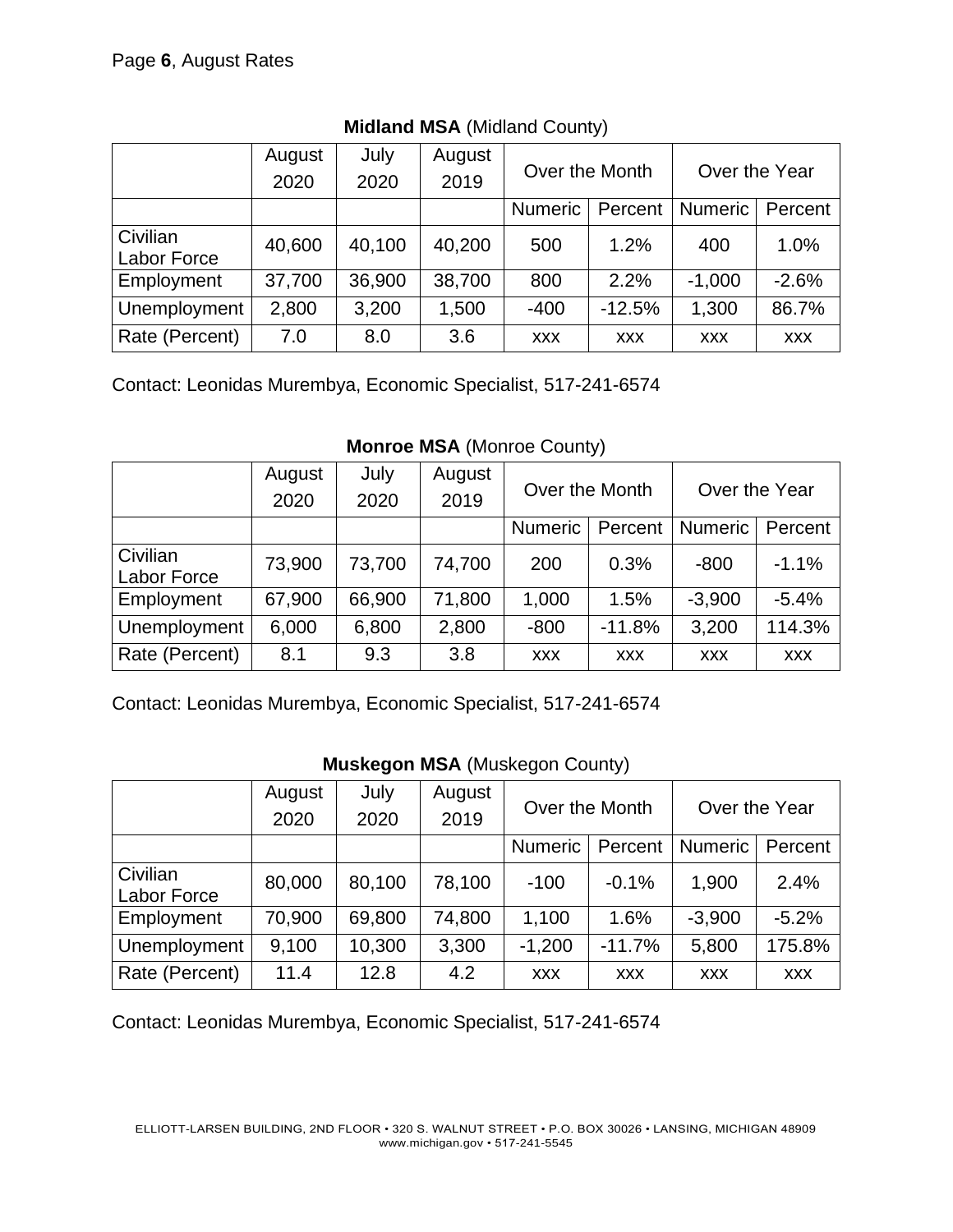|                         | August<br>2020 | July<br>2020 | August<br>2019 |                           | Over the Month | Over the Year  |            |
|-------------------------|----------------|--------------|----------------|---------------------------|----------------|----------------|------------|
|                         |                |              |                | <b>Numeric</b><br>Percent |                | <b>Numeric</b> | Percent    |
| Civilian<br>Labor Force | 76,800         | 76,600       | 74,000         | 200                       | 0.3%           | 2,800          | 3.8%       |
| Employment              | 70,100         | 69,000       | 70,900         | 1,100                     | 1.6%           | $-800$         | $-1.1%$    |
| Unemployment            | 6,700          | 7,600        | 3,100          | $-900$                    | $-11.8%$       | 3,600          | 116.1%     |
| Rate (Percent)          | 8.7            | 9.9          | 4.1            | <b>XXX</b>                | <b>XXX</b>     | <b>XXX</b>     | <b>XXX</b> |

**Niles - Benton Harbor MSA** (Berrien County)

Contact: Leonidas Murembya, Economic Specialist, 517-241-6574

|                                | August<br>2020 | July<br>2020 | August<br>2019 | Over the Month            |            | Over the Year  |            |
|--------------------------------|----------------|--------------|----------------|---------------------------|------------|----------------|------------|
|                                |                |              |                | <b>Numeric</b><br>Percent |            | <b>Numeric</b> | Percent    |
| Civilian<br><b>Labor Force</b> | 87,400         | 86,900       | 86,700         | 500                       | 0.6%       | 700            | 0.8%       |
| Employment                     | 78,900         | 77,700       | 82,800         | 1,200                     | 1.5%       | $-3,900$       | $-4.7%$    |
| Unemployment                   | 8,500          | 9,200        | 3,900          | $-700$                    | $-7.6%$    | 4,600          | 117.9%     |
| Rate (Percent)                 | 9.7            | 10.6         | 4.5            | <b>XXX</b>                | <b>XXX</b> | <b>XXX</b>     | <b>XXX</b> |

**Saginaw MSA** (Saginaw County)

Contact: Leonidas Murembya, Economic Specialist, 517-241-6574

### **Upper Peninsula Labor Market Area (LMA)** (15 counties)

|                                | August  | July    | August  | Over the Month     |            | Over the Year  |            |
|--------------------------------|---------|---------|---------|--------------------|------------|----------------|------------|
|                                | 2020    | 2020    | 2019    |                    |            |                |            |
|                                |         |         |         | Numeric<br>Percent |            | <b>Numeric</b> | Percent    |
| Civilian<br><b>Labor Force</b> | 145,300 | 142,600 | 138,200 | 2,700              | 1.9%       | 7,100          | 5.1%       |
| Employment                     | 135,200 | 130,900 | 131,700 | 4,300              | 3.3%       | 3,500          | 2.7%       |
| Unemployment                   | 10,000  | 11,700  | 6,500   | $-1,700$           | $-14.5%$   | 3,500          | 53.8%      |
| Rate (Percent)                 | 6.9     | 8.2     | 4.7     | <b>XXX</b>         | <b>XXX</b> | <b>XXX</b>     | <b>XXX</b> |

Contact: Shibani Putatunda, Economic Specialist, 313-456-3145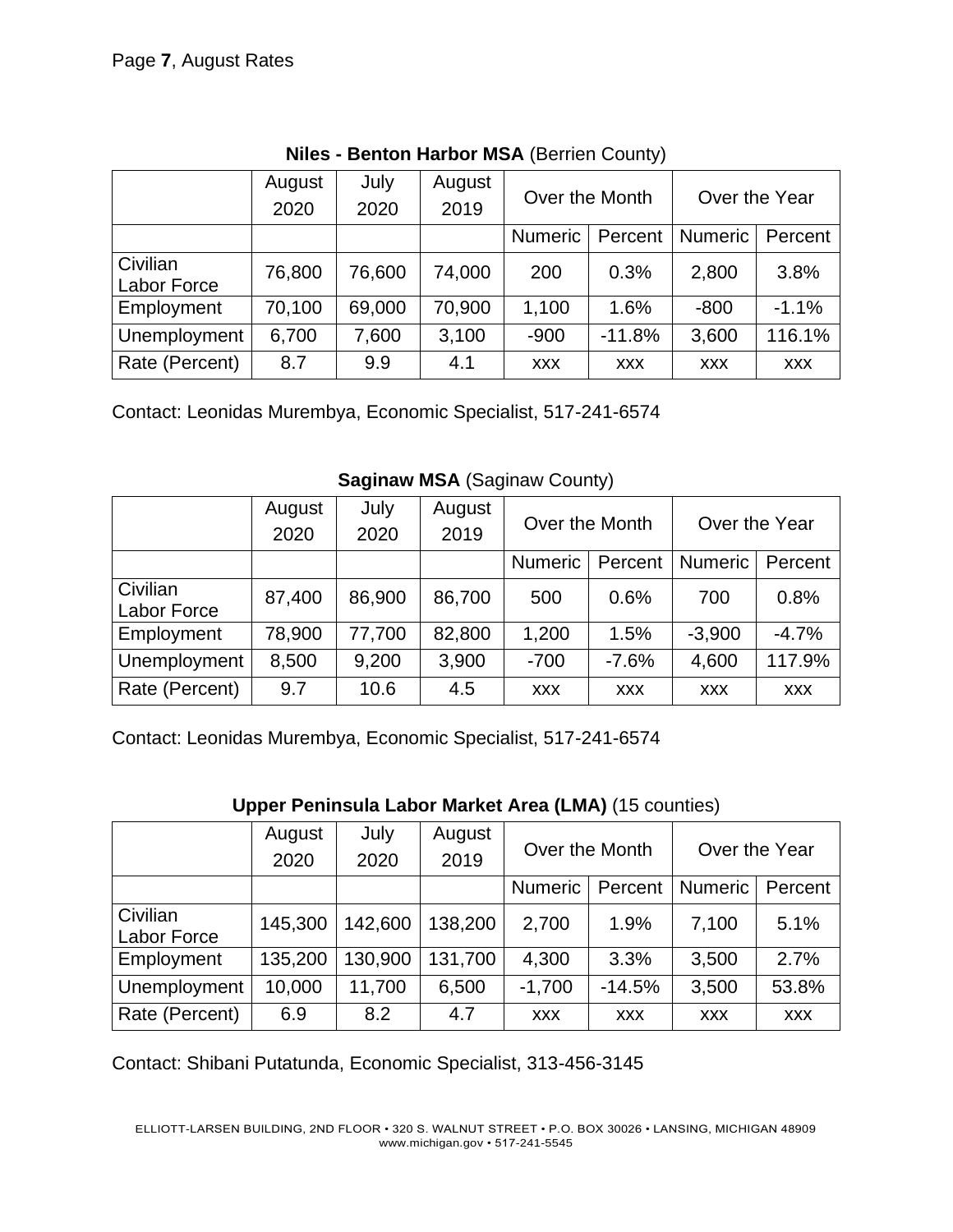### **Northeast Lower Michigan LMA**

(Alcona, Alpena, Cheboygan, Crawford, Iosco, Montmorency, Ogemaw, Oscoda, Otsego, Presque Isle, Roscommon counties)

|                                | August<br>2020 | July<br>2020 | August<br>2019 | Over the Month            |            | Over the Year  |            |
|--------------------------------|----------------|--------------|----------------|---------------------------|------------|----------------|------------|
|                                |                |              |                | <b>Numeric</b><br>Percent |            | <b>Numeric</b> | Percent    |
| Civilian<br><b>Labor Force</b> | 84,800         | 83,800       | 84,600         | 1,000                     | 1.2%       | 200            | 0.2%       |
| Employment                     | 77,400         | 75,200       | 80,400         | 2,200                     | 2.9%       | $-3,000$       | $-3.7%$    |
| Unemployment                   | 7,500          | 8,600        | 4,200          | $-1,100$                  | $-12.8%$   | 3,300          | 78.6%      |
| Rate (Percent)                 | 8.8            | 10.3         | 5.0            | <b>XXX</b>                | <b>XXX</b> | <b>XXX</b>     | <b>XXX</b> |

Contact: Leonidas Murembya, Economic Specialist, 517-241-6574

### **Northwest Lower Michigan LMA**

(Antrim, Charlevoix, Emmet, Benzie, Grand Traverse, Kalkaska, Leelanau, Manistee, Missaukee, Wexford counties)

|                | August<br>2020 | July<br>2020 | August<br>2019 | Over the Month<br><b>Numeric</b><br>Percent |            | Over the Year             |            |  |
|----------------|----------------|--------------|----------------|---------------------------------------------|------------|---------------------------|------------|--|
|                |                |              |                |                                             |            | <b>Numeric</b><br>Percent |            |  |
|                |                |              |                |                                             |            |                           |            |  |
| Civilian       | 162,600        | 160,700      | 158,000        | 1,900                                       | 1.2%       | 4,600                     | 2.9%       |  |
| Labor Force    |                |              |                |                                             |            |                           |            |  |
| Employment     | 150,700        | 146,700      | 152,300        | 4,000                                       | 2.7%       | $-1,600$                  | $-1.1%$    |  |
| Unemployment   | 11,900         | 14,000       | 5,700          | $-2,100$                                    | $-15.0%$   | 6,200                     | 108.8%     |  |
| Rate (Percent) | 7.3            | 8.7          | 3.6            | <b>XXX</b>                                  | <b>XXX</b> | <b>XXX</b>                | <b>XXX</b> |  |

Contact: Leonidas Murembya, Economic Specialist, 517-241-6574

**Michigan** (Data in Thousands)

|                                | August<br>2020 | July<br>2020 | August<br>2019 | Over the Month     |            | Over the Year  |            |
|--------------------------------|----------------|--------------|----------------|--------------------|------------|----------------|------------|
|                                |                |              |                | Numeric<br>Percent |            | <b>Numeric</b> | Percent    |
| Civilian<br><b>Labor Force</b> | 4,941          | 4,871        | 4,965          | 70                 | 1.4%       | $-24$          | $-0.5%$    |
| Employment                     | 4,502          | 4,406        | 4,756          | 96                 | 2.2%       | $-254$         | $-5.3%$    |
| Unemployment                   | 440            | 465          | 209            | $-25$              | $-5.4%$    | 231            | 110.5%     |
| Rate (Percent)                 | 8.9            | 9.5          | $4.2^{\circ}$  | <b>XXX</b>         | <b>XXX</b> | <b>XXX</b>     | <b>XXX</b> |

Contact: Shibani Putatunda, Economic Specialist, 313-456-3145

ELLIOTT-LARSEN BUILDING, 2ND FLOOR • 320 S. WALNUT STREET • P.O. BOX 30026 • LANSING, MICHIGAN 48909 www.michigan.gov • 517-241-5545